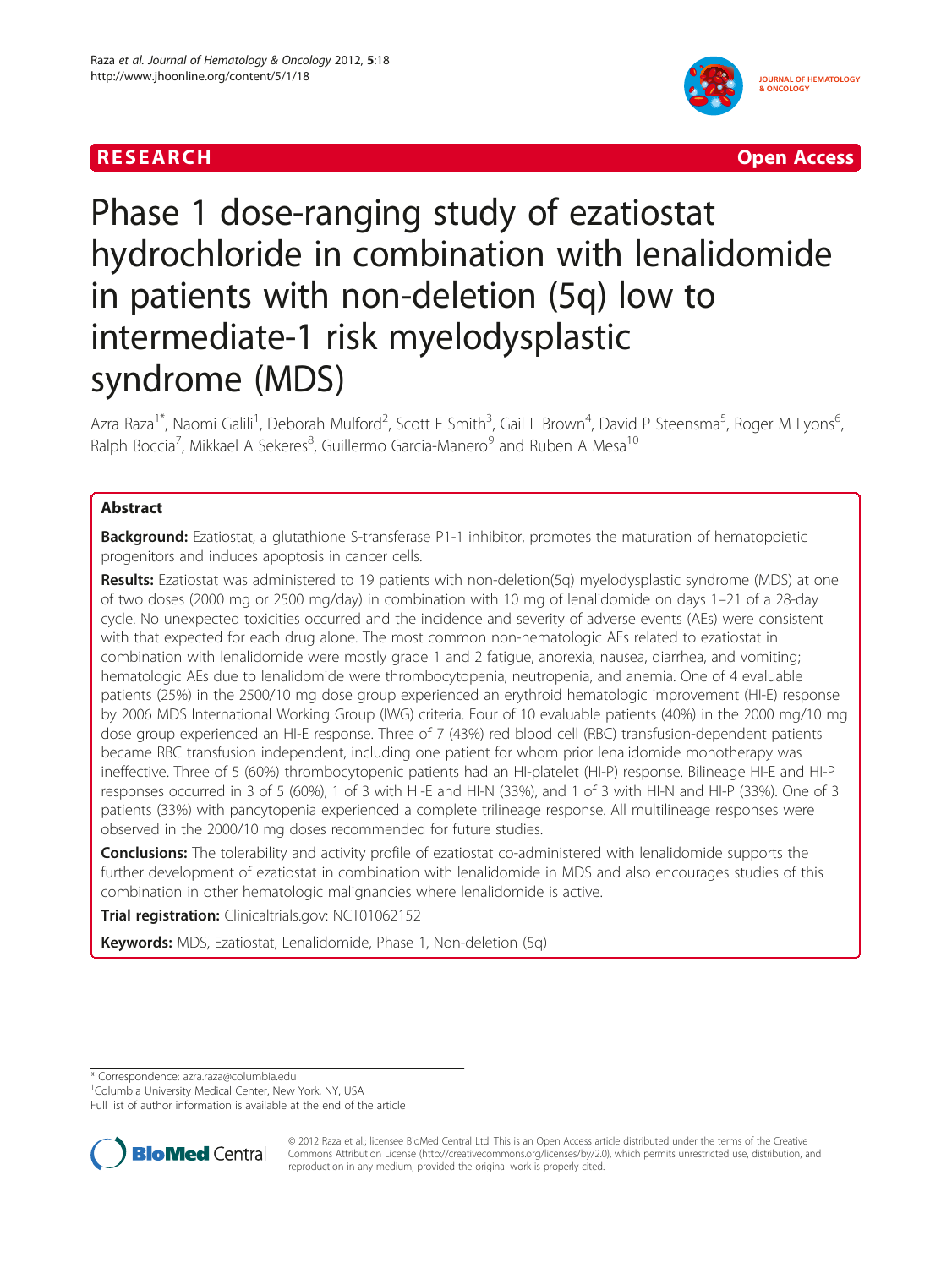# Background

Myelodysplastic syndromes (MDS) represent a diverse group of acquired hematopoietic stem cell disorders characterized by ineffective hematopoiesis and a variable risk of transformation to acute myeloid leukemia (AML) [\[1](#page-7-0)]. Prognostically, MDS has been divided into two main groups according to whether there is a higher or lower risk of developing leukemia [\[2](#page-7-0)]. At diagnosis, two-thirds of MDS patients present with lower-risk disease. A select group of lower-risk patients with clonally restricted deletion of the long arm of chromosome 5 (del[5q]) and transfusiondependent anemia respond to lenalidomide, but lenalidomide is less effective in the majority of patients with MDS who lack del(5q) [[3](#page-7-0)]. While the hypomethylating drugs azacitidine and decitabine are approved by the Food and Drug Administration (FDA) for treatment of patients with a broad range of MDS subtypes, the benefit of these agents for lower-risk patients is not clearly established. Other therapies that have been studied for treatment of MDS include hematopoietic growth factors, immunosuppressive therapy, various biologic response modifiers, and traditional cytotoxic chemotherapies; however, there remains a major need for new treatment options.

Ezatiostat hydrochloride (Telintra), a glutathione-analog reversible inhibitor of the enzyme glutathione S-transferase P1-1 (GSTP1-1), is being developed for the treatment of cytopenias associated with International Prognostic Scoring System (IPSS) Low or Intermediate-1 risk MDS. Ezatiostat facilitates dissociation of GSTP1-1 from jun-N-terminal kinase (JNK), leading to activation of JNK and the subsequent promotion of growth and maturation of normal multilineage hematopoietic progenitors, while promoting apoptosis in human leukemia blasts [[4,5](#page-7-0)]. Recent reports have shown that GSTP1-1 may be an important mediator of signaling in hematopoietic cells [[4](#page-7-0)]. In addition, the ability of ezatiostat to activate the caspase-dependent apoptotic pathway may inhibit the emergence of malignant clones, while ezatiostat's ability to increase reactive oxygen species in dysplastic cells may contribute to apoptosis in dysplastic cells [[6](#page-7-0)]. These mechanistic features provide an attractive profile for modulating the biology in MDS.

Recently, a randomized multicenter phase 2 study of ezatiostat was conducted in 89 heavily pretreated patients with IPSS Low or Intermediate-1 risk MDS on two extended dose schedules. In dose schedule 1, patients received ezatiostat at 1500 mg orally (PO) twice daily (b.i.d.) for 2 weeks followed by a 1-week rest period in a 3-week treatment cycle and in dose schedule 2, patients received ezatiostat at 1000 mg PO b.i.d. for 3 weeks followed by a 1-week rest period in a 4-week treatment cycle. Multilineage hematologic responses were seen and 29% of RBC-transfusion-dependent patients experienced an erythroid response. Ezatiostat had a very favorable tolerability profile, with gastrointestinal side effects being the predominant adverse

event (AE); however, these were mainly restricted to grades 1 and 2, confirming the results of the prior studies. The transfusion independence rate was higher (40%) in the subset of patients previously treated with lenalidomide (and no prior hypomethylating agents), suggesting a potential role for combining the two drugs. Finally, since ezatiostat does not have a myelosuppressive effect, it may act as a cytoprotective agent when used with lenalidomide, which is known to be significantly myelotoxic. The doses selected for this combination therapy study were selected based on the results from the phase 2 single-agent ezatiostat study. [\[7](#page-7-0)] The lenalidomide dose selected is based upon the approved dose of lenalidomide for the treatment of MDS. [[8](#page-7-0)] The current phase 1 study was therefore conducted to determine the safety and efficacy of ezatiostat in combination with lenalidomide in IPSS Low and Intermediate-1 risk MDS patients.

# Materials and methods

This study was conducted in accordance with the International Conference on Harmonization and Good Clinical Practice standards. Institutional review board approval was obtained from all participating institutions. All patients provided written informed consent before study participation.

# Patient population

Eligible patients were 18 years or older, with histologically confirmed diagnoses of non-del(5q) MDS, Low or Intermediate-1 IPSS risk group, and Eastern Cooperative Oncology Group performance status (ECOG PS) of 0 or 1. The following World Health Organization (WHO) classification MDS subtypes were included: refractory anemia (RA), refractory nemia with excess blasts type I (RAEB-I), refractory anemia with ring sideroblasts (RARS), refractory cytopenia with multilineage dysplasia (RCMD), refractory cytopenia with multilineage dysplasia with ringed sideroblasts (RCMD-RS), MDS-unclassified (MDS-U), and MDS/ myeloproliferative neoplasm-unclassified (MDS/MPN-U) without leukocytosis. Patients were required to have adequate hepatic and renal function. Inclusion criteria allowed multilineage cytopenias with assessment of response by International Working Group (IWG) 2006 criteria [\[9](#page-7-0)], <10% marrow blasts, and ineligibility or unwillingness to undergo allogeneic stem cell transplantation. Patients were excluded for prior allogeneic bone marrow transplantation, a history of IPSS higher-risk MDS or of AML [\[10,11](#page-7-0)], proliferative chronic myelomonocytic leukemia, use of oral corticosteroids at a dose exceeding 10 mg daily, history of hepatitis B/C or human immunodeficiency virus, or an active infection requiring intravenous antibiotics. Patients were not allowed to receive hematopoietic growth factors while on study, and a 4-week washout period for growth factors and all prior MDS treatments was required before study enrollment.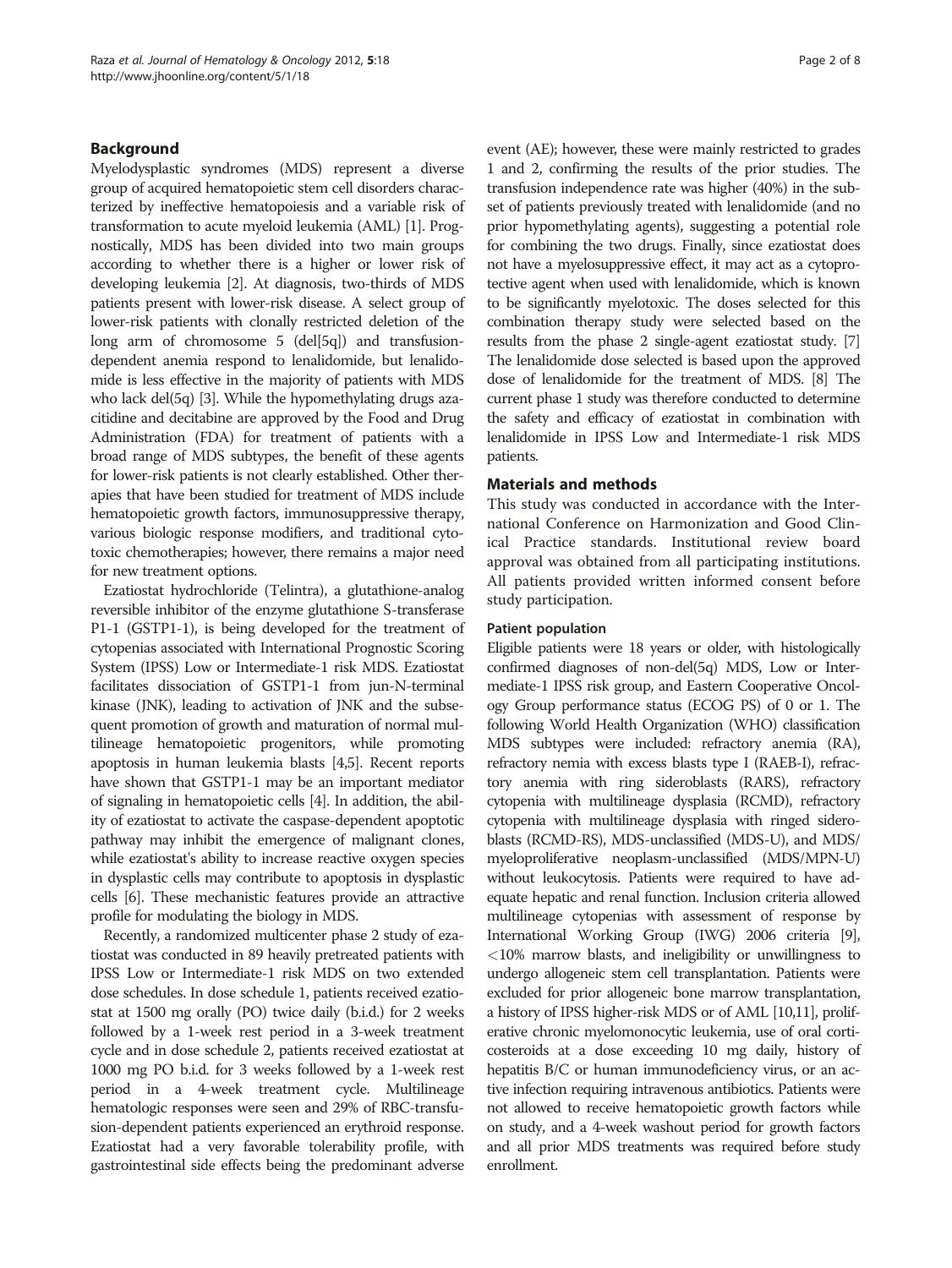# Study design

This was a multicenter phase 1 dose-ranging study evaluating ezatiostat in combination with lenalidomide in patients with non-del(5q) IPSS Low or Intermediate-1 risk MDS. The hematologic improvement-erythroid (HI-E), HI-Neutrophil (HI-N), and HI-Platelet (HI-P) rates by IWG 2006 criteria and safety of each treatment group were evaluated to select the optimal dose of ezatiostat in combination with lenalidomide for future studies. Ezatiostat was given at a starting dose of 2000 mg total daily in divided doses (1000 mg PO twice daily) in combination with lenalidomide at a starting dose of 10 mg PO once daily on days 1–21 of a 28-day cycle. In each stage, three to six patients in a standard  $3 + 3$  design were treated before escalation to the next higher dose level; stage 2 was an ezatiostat/lenalidomide 2500 mg/10 mg dose level. Once dose-escalation was complete, the maximum tolerated dose (MTD) cohort was expanded by an additional 10 patients in stage 2. The primary objectives of this study were to establish the MTD of ezatiostat in combination with lenalidomide as well as to determine the safety of the combination. The secondary objectives of this study were to assess efficacy by determining rates of HI-E, HI-N, and HI-P. Patients were treated until MDS disease progression, lack of MDS response, unacceptable toxicities, or patient withdrawal from the study.

Red blood cell (RBC) transfusion guidelines were provided in the protocol and RBC transfusions were to be given for a hemoglobin (Hgb) level  $<$  9.0 g/dL. All treated patients were monitored for safety and efficacy with physical and laboratory examinations and hematologic response assessments (IWG 2006) were evaluated every two cycles [[12\]](#page-7-0). Adverse events were graded in accordance with the National Cancer Institute −Common Toxicity Criteria for Adverse Events, Version 3.0 (NCI −CTCAE, v3.0; Bethesda, MD) [\[13\]](#page-7-0).

### Drug formulation

Ezatiostat is formulated as 500 mg tablets. Each tablet contains ezatiostat hydrochloride with the following excipients: mannitol, croscarmellose sodium, hypromellose, magnesium stearate, and Opadry Clear. Opradry Clear is a mixture of hypromellose and polyethylene glycol 400.

### Assessments

On day 1 of each treatment cycle, a physical examination and laboratory assessments (complete blood count [CBC] with differential and serum chemistry profile) were obtained, use of concomitant medication(s) was documented, AEs were assessed, and RBC transfusion requirements were documented for the preceding 8 week baseline period. CBC with differential and platelet count was obtained weekly.

#### Dose modifications

Patients who experienced a treatment-related nonhematologic AE grade 3 or higher had treatment delayed for up to 3 weeks or until recovery to grade 1 or baseline, and subsequent treatment resumed at a dose reduced by the amount of ezatiostat of 500 mg (1 tablet) per day. If recovery did not occur after a delay of 21 days, treatment was discontinued and patients were followed until resolution of the AE. Patients were dosed at a starting dose of lenalidomide (Revlimid®) at 10 mg using commercial supply. If a patient experienced prolonged thrombocytopenia and neutropenia, that patient's lenalidomide dosage was adjusted per the lenalidomide package insert. Since lenalidomide is excreted by the kidney, dose adjustments for renal impairment were made in accordance with the package insert.

# Statistical analysis

Assuming the population incidence of an adverse event is 10% or higher, a sample size of 16 patients had a probability of 82% of observing at least one adverse event. All enrolled patients were included in the intent-to-treat (ITT) population. A secondary endpoint of the study was to determine the HI response rate in the erythroid cell line (HI-E) by the IWG MDS criteria (2006) in the ITT and efficacy-evaluable (EE) populations. All enrolled patients who received any amount of ezatiostat in combination with lenalidomide treatment were included in the safety analysis. Patients who received at least two cycles of ezatiostat in combination with lenalidomide treatment and for whom an HI response assessment was completed were included in the EE population. All investigator-determined responses were independently reviewed and confirmed. Efficacy analyses were performed in the ITT and the EE populations by the two dose groups. Exact binomial 95% confidence intervals were provided for response rates. Duration of response was estimated by Kaplan-Meier method. HI-E is defined in the IWG 2006 criteria as RBCtransfusion-dependent patients who experience a clinically significant transfusion reduction by  $\geq 4$  units from baseline over 8 weeks after the initiation of study treatments (given for Hgb < 9.0 g/dL); RBC transfusion independence is defined as no RBC transfusions required over an 8-week period. Time to HI-E response was calculated from the day of the initiation of study treatment to the end day of the 8-week period when an HI-E was declared. Time to RBC-transfusion independence was calculated from the day of the initiation of study treatment to the end day of an 8-week period free of transfusions. Duration of HI-E response was calculated from the end day of the 8-week period when an HI-E was declared to the first day when an HI-E criterion was no longer met. Duration of RBCtransfusion independence was calculated from the last day after an 8-week period free of transfusions to the date an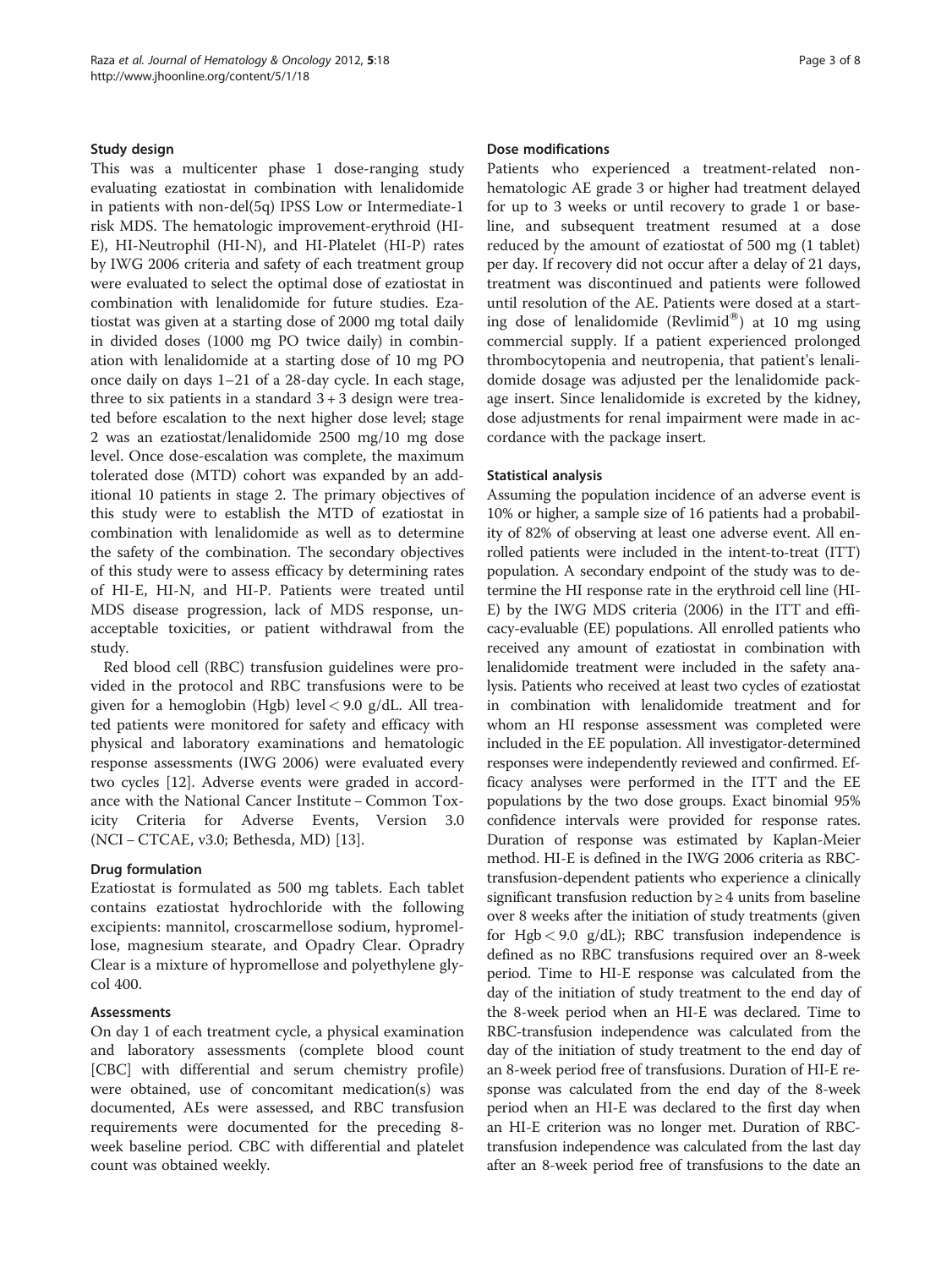RBC transfusion was required. These duration-of-response definitions pertained only when transfusion reduction or independence had been sustained beyond 8 weeks, per IWG 2006 criteria.

The safety of ezatiostat in combination with lenalidomide was evaluated by determining the frequency, severity (NCI – CTCAE v3.0), and causal relationship(s) of AEs that occurred during the treatment period and follow-up period of 30 days from the last administration of study drug treatment(s). The incidence and percentage of AEs related to study treatment, as judged by investigators, was reported by total daily dose levels of ezatiostat in combination with lenalidomide.

# Results and discussion

### Patient demographics and MDS disease characteristics

Nineteen patients, 14 men (74%) and five women (26%), median age 75 years (range 57–82), were treated in two dose groups at nine centers in the United States between June 1, 2010, and December 30, 2011. Patient demographics and MDS disease characteristics are shown in Table 1. The majority of enrolled patients were in the IPSS Intermediate-1 risk category 14 (74%). WHO subtypes were a typical distribution for non-del(5q) MDS population. Thirteen (68%) patients were RBC-transfusion dependent and the median transfusion requirements were 6 units over an 8-week period (range 4–10). Ten (53%) patients had bilineage or trilineage cytopenia.

Prior therapies are shown in Table [2.](#page-4-0) Ten (53%) patients had received prior erythropoietin therapy. Three (16%) patients had a history of failing to respond to prior lenalidomide monotherapy.

# Ezatiostat in combination with lenalidomide treatments administration

At the time of submission of this report, four patients are continuing on extended therapy at the recommendation of their investigator, due to continuing clinical benefit. A summary of treatment administration is shown in Table [3](#page-4-0). Lenalidomide dose reductions were infrequent, with only 9% of all cycles requiring dose reductions and 13% requiring dose delays. Dose reductions were due to nausea (4 cycles), diarrhea (3 cycles), vomiting (4 cycles), neutropenia (1 cycle), anxiety (2 cycles), and gastritis or acute renal insufficiency (1 cycle). Dose delays were most frequently due to thrombocytopenia and neutropenia. Two of six patients reported dose-limiting toxicities, which consisted of grade 3 diarrhea and grade 3 rash; both were in the ezatiostat/lenalidomide 2500 mg/10 mg dose group. The ezatiostat/lenalidomide 2000 mg/10 mg dose level was therefore selected as the MTD for enrollment of 10 additional patients in stage 2. A total of 13 patients were treated at the 2000 mg/10 mg combination dose level.

# Table 1 Patient Demographics and MDS Disease Characteristics

| Age (years)                             |            |
|-----------------------------------------|------------|
| Median (range)                          | 75 (57-82) |
| Age (years)                             | N (%)      |
| $<$ 65 years                            | 5(26)      |
| $\geq 65$ years                         | 14(74)     |
| Gender                                  |            |
| Male                                    | 14 (74)    |
| Female                                  | 5 (26)     |
| <b>ECOG Performance Status</b>          |            |
| 0                                       | 13 (68)    |
| 1                                       | 6 (32)     |
| <b>IPSS Classification</b>              |            |
| Low Risk                                | 5(26)      |
| Intermediate-1 Risk                     | 14 (74)    |
| <b>Baseline Cytogenetics</b>            |            |
| Normal                                  | 14 (74)    |
| Abnormal                                | 4(21)      |
| Unknown                                 | 1(5)       |
| <b>Transfusion Dependency</b>           |            |
| RBC Transfusion Dependent               | 13 (68)    |
| Median (Range)                          | $6(4-10)$  |
| Platelet Transfusion Dependent          | 2 (11)     |
| <b>WHO Classification</b>               |            |
| <b>RA</b>                               | 4 (21)     |
| RAEB-1                                  | 2(11)      |
| <b>RCMD</b>                             | 4 (21)     |
| RCMD-RS                                 | 5(26)      |
| MDS-U                                   | 3(16)      |
| MDS/MPD-U                               | 1(5)       |
| <b>Cell Lineage Cytopenia</b>           |            |
| Unilineage Cytopenia                    | 9(47)      |
| Bilineage Cytopenia                     | 6(32)      |
| Trilineage Cytopenia                    | 4 (21)     |
| <b>Baseline Cytopenia(s)</b>            |            |
| Anemia only                             | 9 (47)     |
| Anemia + Neutropenia                    | 1(5)       |
| Anemia + Thrombocytopenia               | 5 (26)     |
| Anemia + Neutropenia + Thrombocytopenia | 4 (21)     |
| Time from MDS Diagnosis (years)         |            |

Median (range) .9 (.10 − 2.5)

Abbreviations: ECOG Eastern Cooperative Oncology Group; IPSS International Prognostic Scoring System; RBC red blood cell; RA refractory anemia; RAEB-1 RA with excess blasts, type 1; RCMD refractory cytopenia with multilineage dysplasia; RCMD-RS RCMD with ringed sideroblasts; MDS-U myelodysplastic syndromeunclassified; MDS/MPN-U MDS/myeloproliferative neoplasm-unclassified.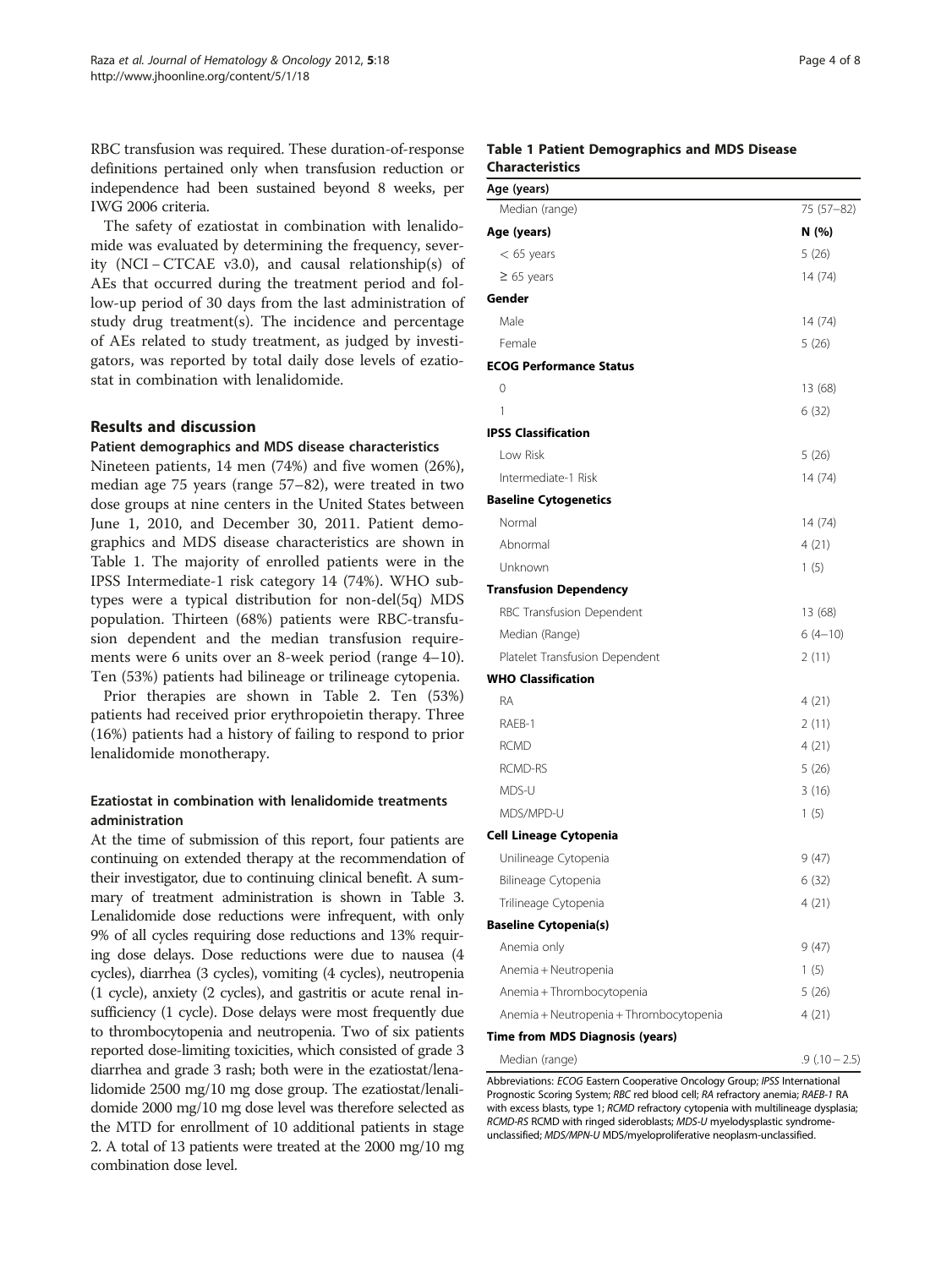#### <span id="page-4-0"></span>Table 2 Prior MDS Therapies

| <b>Treated Population</b>        | $(N = 19)$ |
|----------------------------------|------------|
| Prior Therapies - Median (Range) | $1(0-6)$   |
|                                  | N (%)      |
| Chemotherapy                     | 2(11)      |
| Immunotherapy                    | 1(5)       |
| G-CSF                            | 3(16)      |
| Investigational Agent/Drug       | 2(11)      |
| Erythropoietin                   | 10(53)     |
| Steroids                         | 3(16)      |
| Vitamins                         | 2(11)      |
| Lenalidomide                     | 3(16)      |

Abbreviations: G-CSF granulocyte colony stimulating factor.

#### Safety

Details of ezatiostat plus lenalidomide combinationrelated adverse events by grade and combined dose levels are presented in Table 4. No unexpected toxicities occurred and the incidence and severity of AEs were consistent with that expected for each drug alone. The most common combination treatment-related non-hematologic AEs in the combined dose levels were fatigue, anorexia, nausea, diarrhea, and vomiting. There was one grade 4 event of hypersensitivity. The most common hematologic treatment-related AEs were thrombocytopenia, neutropenia, and anemia, which are common with lenalidomide and were rare in prior ezatiostat monotherapy studies. There were two grade 3 febrile neutropenia events. Ezatiostat in combination with lenalidomide AEs by dose level and frequency are presented in Table [5.](#page-5-0)

There were 16 combination treatment serious adverse events (SAEs). Six events were assessed by the principal investigator as related or possibly related to ezatiostat in combination with lenalidomide treatment, including one event each of rash, acute renal insufficiency, anemia with

#### Table 3 Treatment Administration

|                                                                    | Dose Group | Dose Group<br>2 |           |
|--------------------------------------------------------------------|------------|-----------------|-----------|
| <b>Safety Population</b>                                           | 2000/10 mg | 2500/10 mg      | Total     |
| <b>No. of Patients</b>                                             | 13         | 6               | 19        |
| <b>Total No. of Cycles</b><br>Administered                         | 56         | 23              | 79        |
| <b>Median No. of Cycles</b><br>per Patient (Range)                 | $4(1-14)$  | $3.5(1 - 7)$    | $4(1-14)$ |
| No. of Cycles with<br><b>Dose Reduction</b><br>(% of total cycles) | 4(7)       | 3(13)           | 7 (9)     |
| No. of Cycles<br>with Dose Delay<br>(% of total cycles)            | 7(13)      | 3(13)           | 10(13)    |

# Table 4 Adverse Events Related to Ezatiostat in Combination with Lenalidomide for Both Dose Groups Combined

| NCI-CTCAE v3.0 Maximum Toxicity Grade ( $N = 19$ ) |          |                                                |             |          |         |
|----------------------------------------------------|----------|------------------------------------------------|-------------|----------|---------|
| <b>Adverse Event</b><br>(Preferred Term)           | n (%)    | Grade 1 Grade 2 Grade 3 Grade 4 Total<br>n (%) | n (%)       | n (%)    | n (%)   |
| <b>Hematologic (All Patients)</b>                  |          |                                                |             |          |         |
| Thrombocytopenia                                   | 1(5)     | 1(5)                                           | 4(21)       | 3(16)    | 9(47)   |
| Neutropenia                                        | $\Omega$ | 2(11)                                          | 2(11)       | 2(11)    | 6(32)   |
| Anemia                                             | 0        | 0                                              | 3(16)       | 1(5)     | 4(21)   |
| Febrile Neutropenia                                | 0        | 0                                              | 2(11)       | 0        | 2(11)   |
| Non-Hematologic (≥ 5% of Patients)                 |          |                                                |             |          |         |
| Diarrhoea                                          | 5(26)    | 3(16)                                          | 3(16)       | $\Omega$ | 11 (58) |
| Nausea                                             | 7(37)    | 3(16)                                          | 1(5)        | $\Omega$ | 11 (58) |
| Vomiting                                           | 6(32)    | 4(21)                                          | 1(5)        | $\Omega$ | 11 (58) |
| Fatigue                                            | 1(5)     | 5(26)                                          | $\Omega$    | $\Omega$ | 6(32)   |
| Skin Odour Abnormal                                | 3(16)    | 1(5)                                           | $\Omega$    | $\Omega$ | 4(21)   |
| Abdominal Pain Upper 2 (11)                        |          | 1(5)                                           | $\Omega$    | $\Omega$ | 3(16)   |
| Anorexia                                           | 2(11)    | 1(5)                                           | $\mathbf 0$ | $\Omega$ | 3(16)   |
| Rash                                               | $\Omega$ | 1(5)                                           | 2(11)       | $\Omega$ | 3(16)   |
| Constipation                                       | 2(11)    | 0                                              | $\Omega$    | $\Omega$ | 2(11)   |
| Flatulence                                         | 1(5)     | 1(5)                                           | $\mathbf 0$ | $\Omega$ | 2(11)   |
| Muscle Spasms                                      | 1(5)     | 0                                              | 1(5)        | $\Omega$ | 2(11)   |
| Muscular Weakness                                  | $\Omega$ | 1(5)                                           | 1(5)        | $\Omega$ | 2(11)   |
| Oedema Peripheral                                  | 1(5)     | 1(5)                                           | 0           | $\Omega$ | 2(11)   |

Abbreviations: NCI-CTCAE v3.0 National Cancer Institute − Common Toxicity Criteria for Adverse Events, Version 3.0.

guaiac positive stools, febrile neutropenia, syncope, and erosive gastritis. These events resolved without sequelae.

# **Efficacy**

Nineteen patients were in the treated population, and 14 of 19 patients were in the EE population. Of the 13 of 19 patients who were RBC-transfusion-dependent at enrollment, 10 were treated at the 2000/10 mg dose level and three treated at the 2500/10 mg dose level.

The majority of HI-E responders and all RBC-transfusion-dependent patients who responded to combination therapy were in the 2000/10 mg dose group. One of four evaluable patients (25%) in the 2500/10 mg dose group experienced an HI-E response (IWG 2006). Four of 10 evaluable patients (40%) in the 2000 mg/10 mg dose group experienced an HI-E response. Three of seven evaluable RBC-transfusion-dependent patients achieved RBC-transfusion independence (43%; 95% CI, 0.8 − 90.6%), including one RBC-transfusion-independent patient who did not previously respond to lenalidomide. Median duration of transfusion independence has not yet been reached.

All multilineage responses were observed at the 2000/ 10 mg dose level. In three of five (60%; 95% CI 14.7%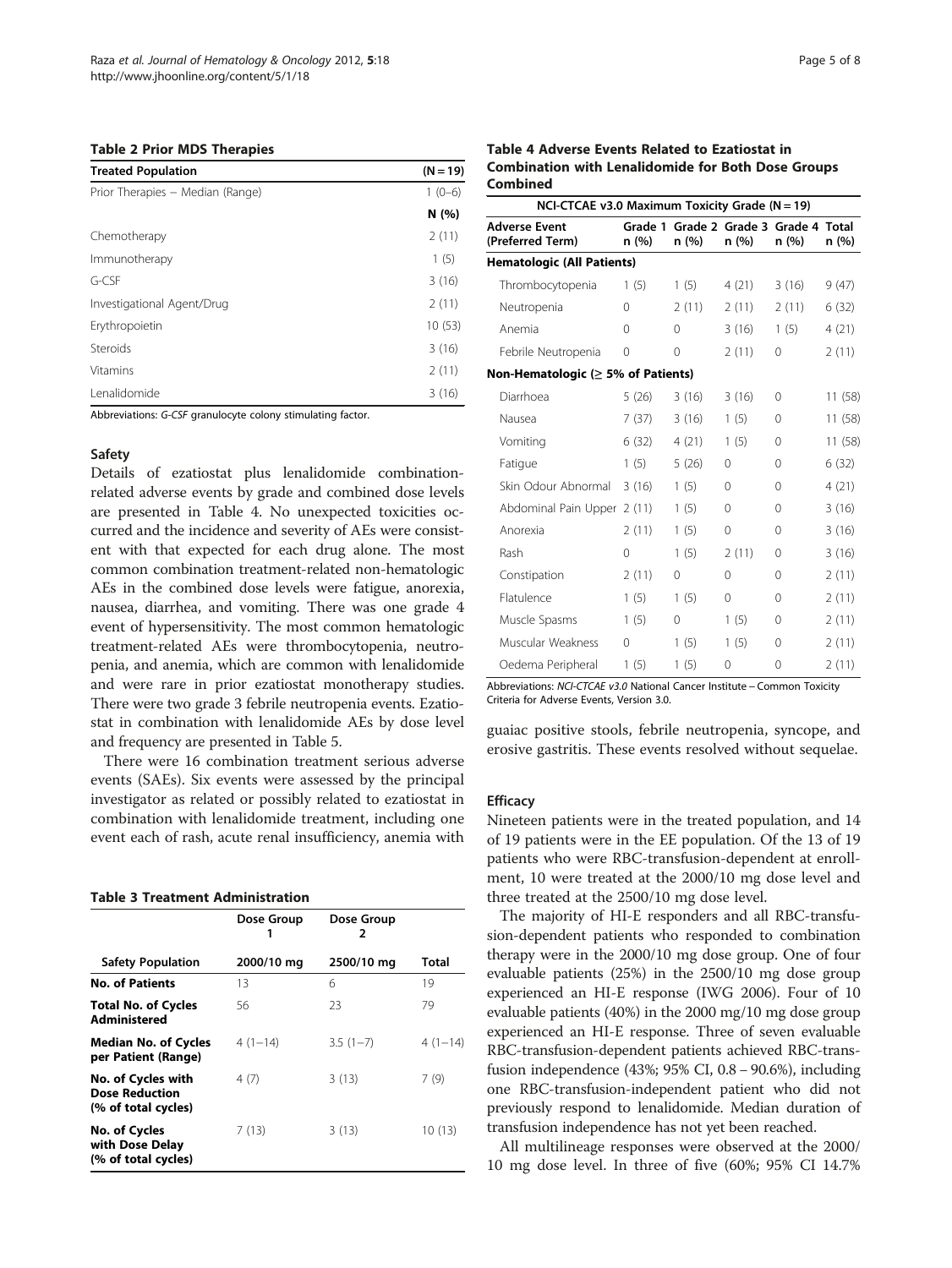<span id="page-5-0"></span>

| Table 5 Adverse Events Related to Ezatiostat in    |
|----------------------------------------------------|
| <b>Combination with Lenalidomide by Dose Level</b> |

|                                           | <b>Total Daily Starting Doses</b>                     |                                                      |  |  |
|-------------------------------------------|-------------------------------------------------------|------------------------------------------------------|--|--|
| <b>Adverse Event</b><br>(Preferred Term)  | Dose Group 1<br>2000/10 mg/day<br>$(N = 13)$<br>n (%) | Dose Group 2<br>2500/10 mg/day<br>$(N = 6)$<br>n (%) |  |  |
| <b>Hematologic (All Patients)</b>         |                                                       |                                                      |  |  |
| Thrombocytopenia                          | 7(54)                                                 | 2 (33)                                               |  |  |
| Neutropenia                               | 4(31)                                                 | 2(33)                                                |  |  |
| Anaemia                                   | 3(23)                                                 | 1(17)                                                |  |  |
| Febrile Neutropenia                       | 2(15)                                                 | 0                                                    |  |  |
| Non-Hematologic ( $\geq$ 10% of Patients) |                                                       |                                                      |  |  |
| Vomiting                                  | 9(69)                                                 | 2(33)                                                |  |  |
| Diarrhea                                  | 8 (62)                                                | 3(50)                                                |  |  |
| Nausea                                    | 7(54)                                                 | 4(67)                                                |  |  |
| Fatigue                                   | 4(31)                                                 | 2(33)                                                |  |  |
| Abdominal Pain Upper                      | 2 (15)                                                | 1(17)                                                |  |  |
| Constipation                              | 2(15)                                                 | 0                                                    |  |  |
| Flatulence                                | 2(15)                                                 | $\Omega$                                             |  |  |
| Anorexia                                  | 2(15)                                                 | 1(17)                                                |  |  |
| Muscle Spasms                             | 2(15)                                                 | 0                                                    |  |  |
| Muscle Weakness                           | 2(15)                                                 | $\Omega$                                             |  |  |
| Skin Odour Abnormal                       | 3(23)                                                 | 1(17)                                                |  |  |
| Gastritis Erosive                         | 0                                                     | 1(17)                                                |  |  |
| Chills                                    | 0                                                     | 1(17)                                                |  |  |
| Oedema Peripheral                         | 1(8)                                                  | 1(17)                                                |  |  |
| Hypersensitivity                          | 0                                                     | 1(17)                                                |  |  |
| Occult Blood Positive                     | 0                                                     | 1(17)                                                |  |  |
| Gout                                      | 0                                                     | 1(17)                                                |  |  |
| Flank Pain                                | 0                                                     | 1(17)                                                |  |  |
| Dysgeusia                                 | 0                                                     | 1(17)                                                |  |  |
| Renal Failure Acute                       | 0                                                     | 1(17)                                                |  |  |
| Epitaxis                                  | 0                                                     | 1(17)                                                |  |  |
| Rash                                      | 1(8)                                                  | 2 (33)                                               |  |  |
| Night Sweats                              | 0                                                     | 1(17)                                                |  |  |
| Swelling Face                             | 0                                                     | 1 (17)                                               |  |  |

−94.7%) evaluable thrombocytopenic patients, an HI-P response was observed, including one patient with platelet-transfusion dependence who achieved platelet-transfusion independence. One of three patients with neutropenia achieved an HI-N response, for an HI-N rate in the eligible group of 33.3% (95% CI, 0.8−90.6%). Bilineage responses included HI-E and HI-P responses in three of five patients with both anemia and thrombocytopenia (60%; 95% CI, 14.7%−94.7%); HI-E and HI-N responses in one of three patients with both anemia and neutropenia (33.3%; 95% CI, 0.8%−90.6%); and HI-N and HI-P responses in one of three patients with both neutropenia and thrombocytopenia (33.3%; 95% CI, 0.8%−90.6%). One of three patients with trilineage cytopenia had a complete response of all three cell lineages (33.3%; 95% CI, 0.8%−90.6%) (Table [6\)](#page-6-0). One of three evaluable patients (33.3%) who had failed prior lenalidomide therapy and was RBC-transfusiondependent became RBC-transfusion-independent. One RBC- and platelet-transfusion-dependent patient who had a poor response to prior anti-thymocyte-globulin treatment achieved complete RBC- and platelet-transfusion independence.

# **Discussion**

Ezatiostat is the first GSTP1-1 inhibitor shown to cause clinically significant reductions in RBC and platelet transfusions, including transfusion independence, as well as trilineage hematologic improvement—HI-E, HI-N and HI-P—in single-agent monotherapy trials in patients with IPSS Low or Intermediate-1 risk MDS [\[7,14,15](#page-7-0)], thereby providing a unique profile of activity in MDS.

Since myelosuppression is a side effect common to many of the available drugs for MDS, which exacerbates disease-related cytopenias, the development of effective combination chemotherapy regimens for the treatment of lower risk MDS has been a challenge. Ezatiostat, with its novel mechanism of action and its non-myelosuppressive single-agent activity, is a drug candidate for combining with lenalidomide, with the possibility of improving outcomes in these patients. The optimal dosing for the combination regimen in this phase 1 trial was determined to be ezatiostat at 2000 mg daily combined with the standard 10 mg dose of lenalidomide days 1–21 in a 28-day cycle. The combination with lenalidomide and ezatiostat showed promising hematopoietic-promoting activity in non-del(5q) lower-risk MDS patients and induced RBC-transfusion independence in patients who were RBC-transfusion dependent. The combination also induced platelet-transfusion independence in a patient who was platelet-transfusion-dependent, an effect not typically seen with lenalidomide monotherapy [\[16\]](#page-7-0). Trilineage and bilineage responses were also observed, as seen previously with single-agent ezatiostat; again, multilineage responses are uncommon with lenalidomide monotherapy, which is most effective with respect to the erythroid lineage. Interestingly, a patient who had failed to respond to single-agent lenalidomide subsequently responded to the combination of ezatiostat plus lenalidomide. This observation may warrant further study.

Currently, ezatiostat is being evaluated in two phase 2 studies—a 150-patient clinical study in lenalidomide-refractory or -resistant del(5q) MDS patients, and a 140 patient phase 2b clinical study in non-del(5q) MDS patients. In addition, the results of a preliminary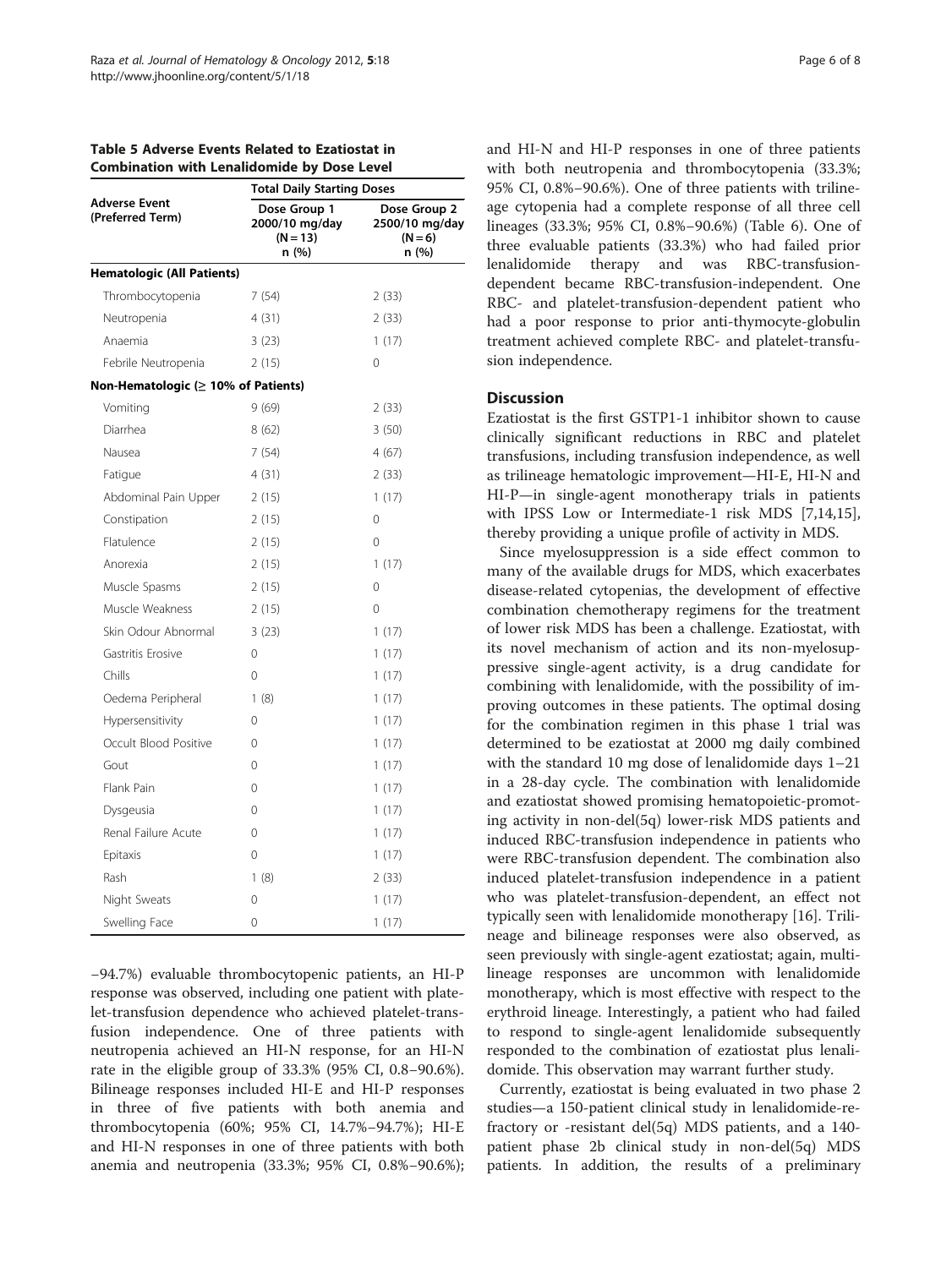#### <span id="page-6-0"></span>Table 6 Efficacy

| Intent-to-Treat (ITT) Population                 | Dose<br>Group 1<br>2000/<br>10 <sub>mg</sub> | Dose<br>Group 2<br>2500/<br>10 mg |
|--------------------------------------------------|----------------------------------------------|-----------------------------------|
| HI-E (%) (95% CI)                                | $(N = 13)$                                   | $(N = 6)$                         |
|                                                  | 4(30.8)                                      | 1(16.7)                           |
|                                                  | $(9.1 - 61.4)$                               | $(0.4 - 64.1)$                    |
| $HI-N$ (%) (95% CI)                              | $(N = 3)$                                    | $(N = 2)$                         |
|                                                  | 1(33.3)                                      | 0                                 |
|                                                  | $(0.8 - 90.6)$                               | $(0 - 84.2)$                      |
| HI-P (%) (95% CI)                                | $(N = 5)$                                    | $(N = 4)$                         |
|                                                  | 3(60)                                        | 0                                 |
|                                                  | $(14.7 - 94.7)$                              | $(0 - 60.2)$                      |
| Platelet Transfusion Dependent (%)               | $(N = 1)$                                    | $(N = 1)$                         |
| Platelet Transfusion Independent (%)             | 1(100)                                       | 0(0)                              |
| Bilineage (HI-E and HI-N) (%)                    | $(N = 3)$                                    | $(N = 2)$                         |
| (95% CI)                                         | 1(33.3)                                      | 0                                 |
|                                                  | $(0.8 - 90.6)$                               | $(0 - 84.2)$                      |
| Bilineage (HI-E and HI-P)                        | $(N = 5)$                                    | $(N = 4)$                         |
| (%) (95% CI)                                     | 3(60)                                        | 0                                 |
|                                                  | $(14.7 - 94.7)$                              | $(0 - 60.2)$                      |
| Bilineage (HI-N and HI-P) (%)                    | $(N = 3)$                                    | $(N = 1)$                         |
| (95% CI)                                         | 1(33.3)                                      | 0(0)                              |
|                                                  | $(0.8 - 90.6)$                               | $(0-97.5)$                        |
| Trilineage                                       | $(N = 3)$                                    | $(N = 1)$                         |
| (HI-E, HI-N, and HI-P) (%)<br>(95% CI)           | 1(33.3)                                      | 0                                 |
|                                                  | $(0.8 - 90.6)$                               | $(0-97.5)$                        |
| No. of RBC Transfusion<br>Dependent Patients (%) | 10 (76.9)                                    | 3(50)                             |
| RBC Transfusion Independence (%)                 | 3(30)                                        | 0                                 |
| $(95%$ CI)                                       | $(6.7 - 65.2)$                               | $(0 - 70.8)$                      |
| <b>Efficacy Evaluable (EE) Population</b>        |                                              |                                   |
| $HI-E (%)$                                       | $(N = 10)$                                   | $(N = 4)$                         |
| (95% CI)                                         | 4(40)                                        | 1(25)                             |
|                                                  | $(12.2 - 73.8)$                              | $(0.6 - 80.6)$                    |
| $HI-N$ (%)                                       | $(N = 3)$                                    | $(N = 2)$                         |
| (95% CI)                                         | 1(33.3)                                      | 0(0)                              |
|                                                  | $(0.8 - 90.6)$                               | $(0 - 84.2)$                      |
| $HI-P (%)$                                       | $(N = 5)$                                    | (N = 2)                           |
| (95% CI)                                         | 3(60)                                        | 0(0)                              |
|                                                  | $(14.7 - 94.7)$                              | $(0 - 84.2)$                      |
| Platelet Transfusion Dependent                   | $(N = 1)$                                    | $(N=0)$                           |
| Platelet Transfusion Independent (%)             | 1(100)                                       | 0(0)                              |
| Bilineage (HI-E and HI-N) (%)                    | $(N = 3)$                                    | (N = 2)                           |
| (95% CI)                                         | 1(33.3)                                      | 0(0)                              |
|                                                  | $(0.8 - 90.6)$                               | $(0 - 84.2)$                      |

# Table 6 Efficacy (Continued)

| Bilineage (HI-E and HI-P) (%)                 | $(N = 5)$       | $(N = 2)$    |
|-----------------------------------------------|-----------------|--------------|
| (95% CI)                                      | 3(60)           | 0(0)         |
|                                               | $(14.7 - 94.7)$ | $(0 - 84.2)$ |
| Bilineage (HI-N and HI-P) (%)                 | $(N = 3)$       | $(N=1)$      |
| $(95%$ CI)                                    | 1(33.3)         | 0(0)         |
|                                               | $(0.8 - 90.6)$  | $(0-97.5)$   |
| Trilineage (HI-E, HI-N, and HI-P) (%)         | $(N = 3)$       | $(N=1)$      |
| $(95%$ CI)                                    | 1(33.3)         | 0(0)         |
|                                               | $(0.8 - 90.6)$  | $(0-97.5)$   |
| No. of RBC Transfusion Dependent Patients (%) | 7(70)           | 2(50)        |
| RBC Transfusion Independence (%)              | 3(42.9)         | 0            |
| $(95%$ CI)                                    | $(9.9 - 81.6)$  | $(0 - 84.2)$ |

Abbreviations: HI-E hematologic improvement-erythroid; HI-N hematologic improvement-neutrophil; HI-P hematologic improvement-platelet; CI confidence interval; RBC red blood cell.

genomic study intended to identify genomic markers that predict likelihood of response to ezatiostat was recently reported [\[17](#page-7-0)]. The genomic marker results may suggest the potential to develop a diagnostic test to screen MDS patients most likely to respond to ezatiostat and to utilize this test in a future trial to select patients for study.

# Conclusions

The tolerability and activity profile of ezatiostat co-administered with lenalidomide suggests that this combination warrants further evaluation in future studies of patients with IPSS Low or Intermediate-1 risk non-del (5q) MDS and also encourages studies of this combination in other hematologic malignancies where lenalidomide is active.

#### Competing interests

Dr. Brown is an employee of Telik, Inc., is fully compensated and holds stock in the company. Dr. Sekeres serves on Celgene's and Amgen's advisory boards. Dr. Mulford has served on Celgene's speaker's bureau. The other investigators report no relevant conflicts of interest other than research support to their institutions from Telik, Inc. for the study conduct.

#### Authors' contributions

AR, NG, and GB designed the research protocol; AR, NG, DM, SES, DPS, RML, RB, MAS, GGM, and RAM were involved in treating patients and collecting data; AR, NG, and GB wrote the paper with contributions from the other authors. All authors read and approved the final manuscript.

#### Acknowledgments

#### Funding support

This work was supported by Telik, Inc., Palo Alto, California, USA.

#### Author details

<sup>1</sup>Columbia University Medical Center, New York, NY, USA. <sup>2</sup>University of Rochester, Rochester, NY, USA. <sup>3</sup>Cardinal Bernardin Cancer Center, Loyola University Chicago Medical Center, Maywood, IL, USA. <sup>4</sup>Telik, Inc., Palo Alto CA, USA. <sup>5</sup>Dana-Farber Cancer Institute, Boston, MA, USA. <sup>6</sup>Cancer Care Centers South Texas/US Oncology, San Antonio, TX, USA. <sup>7</sup>Center for Cancer & Blood Disorders, Bethesda, MD, USA. <sup>8</sup>Hematologic Oncology & Blood